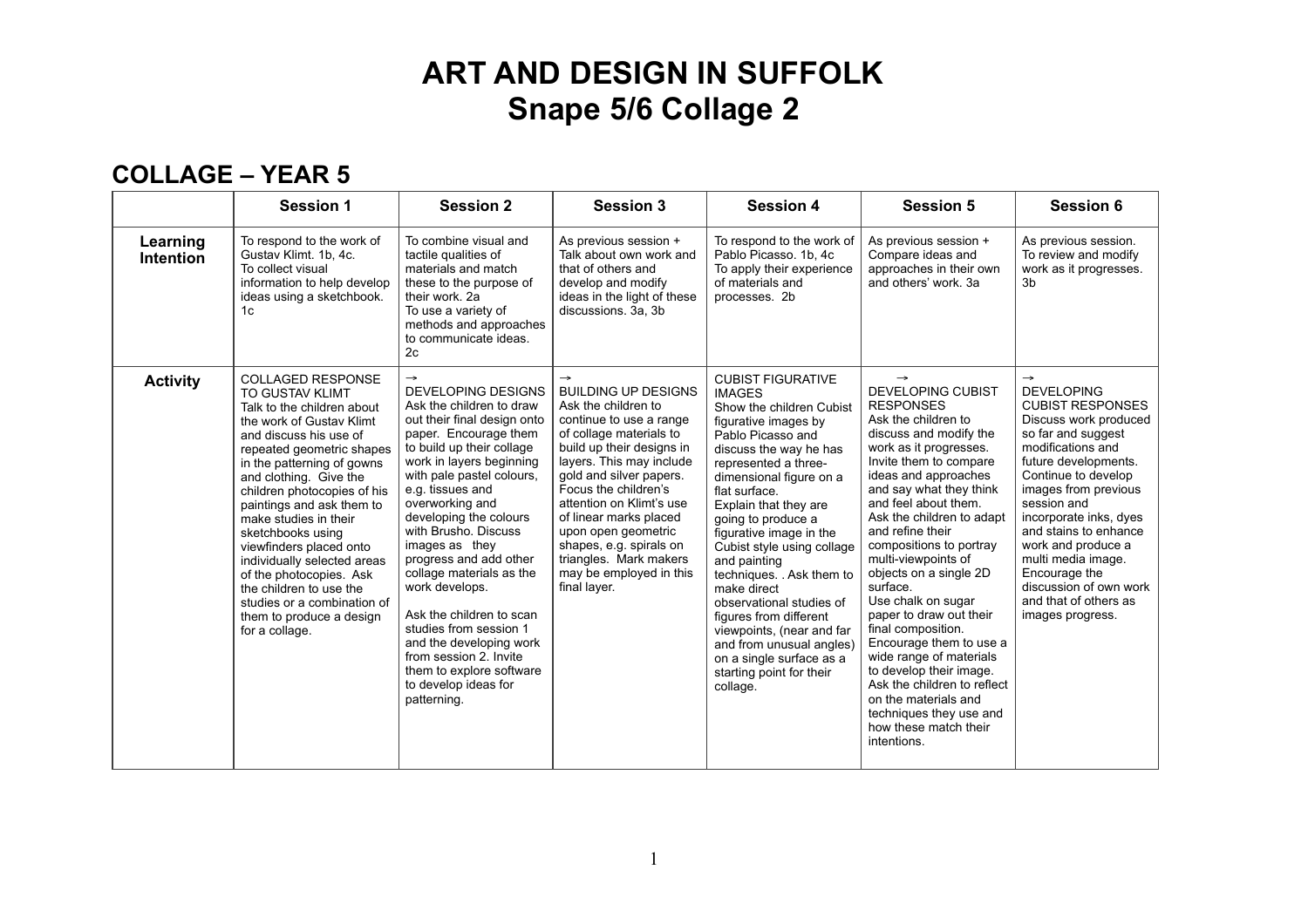**COLLAGE – YEAR 6**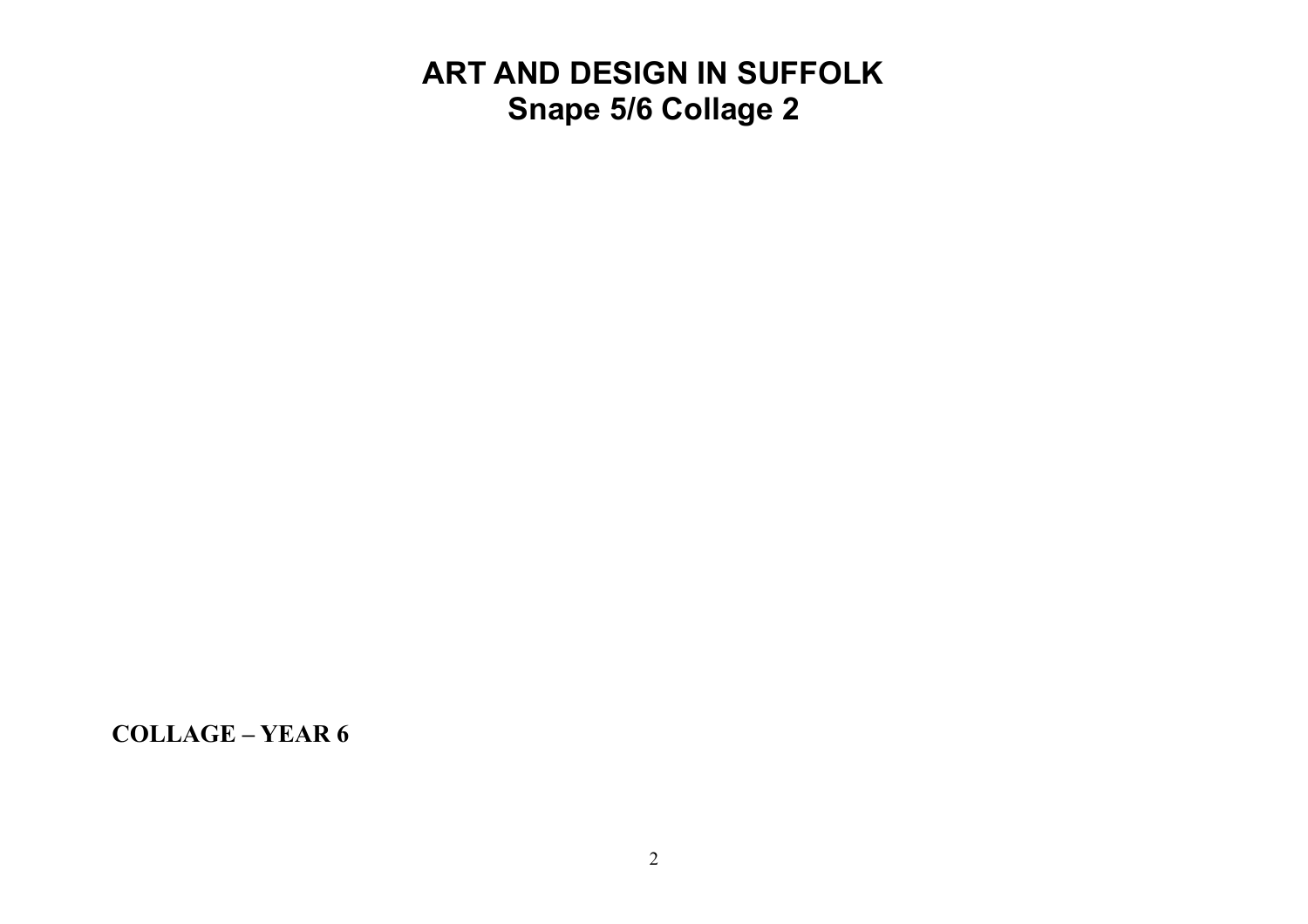| Skills,<br>concepts,<br>knowledge and<br>understanding | Developing the use of p<br>simple geometric shapes<br>and patterning in<br>response to the work of<br>Gustav Klimt.<br>Using a sketchbook to<br>select and record<br>aspects of Klimt's<br>images. | Applying experience of<br>materials and process<br>and developing control of<br>tools and techniques. | Selecting and matching<br>materials and processes<br>to suit their intentions.<br>Developing questioning<br>and thinking skills<br>through the practical<br>development of their<br>work. | Describing 3D form on<br>a 2D surface.<br>Applying knowledge of<br>the Cubists.                            | Applying experience of<br>materials and processes.<br>Working in the style of<br>Pablo Picasso.                                                                 | Discussing work as it<br>progresses and making<br>modifications according<br>to their views. |
|--------------------------------------------------------|----------------------------------------------------------------------------------------------------------------------------------------------------------------------------------------------------|-------------------------------------------------------------------------------------------------------|-------------------------------------------------------------------------------------------------------------------------------------------------------------------------------------------|------------------------------------------------------------------------------------------------------------|-----------------------------------------------------------------------------------------------------------------------------------------------------------------|----------------------------------------------------------------------------------------------|
| <b>Vocabulary</b>                                      | Patterning<br>Geometric shapes<br><b>Viewfinders</b><br>Aspects<br>Select                                                                                                                          | Layering<br><b>Brusho</b><br>Pastels<br>Scanning                                                      | Linear<br>Spiral                                                                                                                                                                          | Cubist<br><b>Dimension</b>                                                                                 | Cubist<br>Multi media<br>Plane<br>2D and 3D<br>Representing<br>Figurative.                                                                                      | As previous session +<br>Adapt<br>Develop<br>Modify<br>Layer<br>Overwork.                    |
| <b>Curriculum</b><br>links                             | Literacy - speaking and<br>listening - discussion,<br>Numeracy - geometric<br>shapes.                                                                                                              | ICT - scanning and<br>exploring patterning                                                            | Numeracy - geometric<br>shapes.                                                                                                                                                           | Literacy - discussion<br>PSHE/Citizen-ship -<br>respecting and valuing<br>the ideas and work of<br>others. | Literacy - discussing<br>work.<br>Numeracy $-2$ and 3<br>dimensions.                                                                                            | As previous session.                                                                         |
| <b>Resources</b>                                       | Sketchbooks.<br>Viewfinders.<br>Drawing pencils,<br>Coloured pencils and<br>pens.<br><b>Gustav Klimt</b><br>Google Images                                                                          | Paper,<br>Tissue,<br>Brusho dye,<br>PVA glue.<br><b>Gustav Klimt</b><br>Google Images                 | Gold and silver papers,<br>foil papers,<br>Sweet wrappers etc. PVA<br>glue,<br>Work from previous<br>week.<br><b>Gustav Klimt</b><br>Google Images                                        | Sugar paper,<br>Chalk.<br>Cubist figurative<br>images<br>Picasso<br>Google images<br><b>Tate</b>           | Collage materials,<br>Ready-mix paint,<br>Powder paint,<br>Chalk.<br>Sugar paper.<br>Cubist figurative images<br>Picasso<br><b>Google images</b><br><b>Tate</b> | As previous session.                                                                         |
| Time                                                   | 1 hour                                                                                                                                                                                             | 1 hour                                                                                                | 1 hour                                                                                                                                                                                    | 1 hour                                                                                                     | 1 hour                                                                                                                                                          | 1 hour                                                                                       |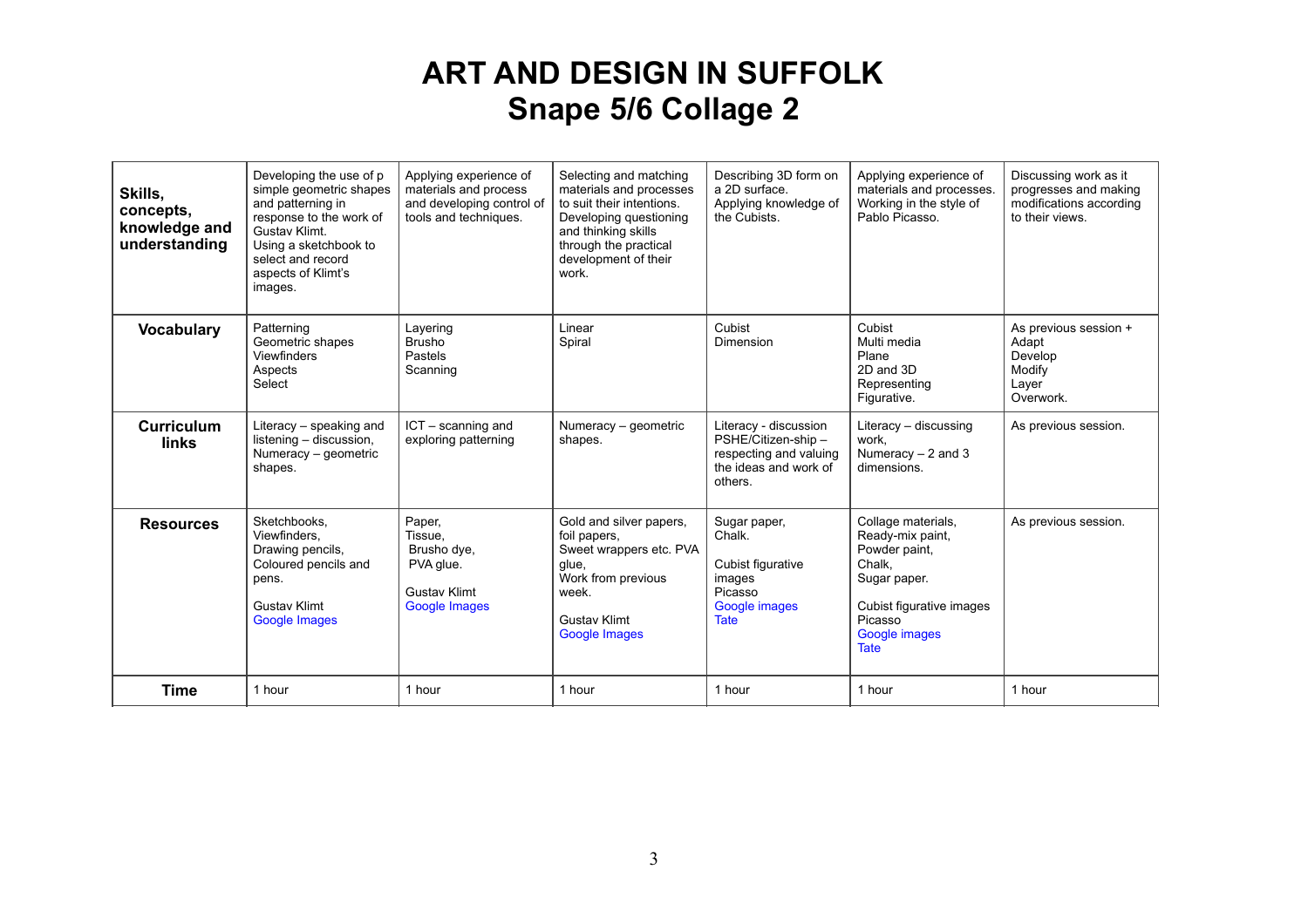#### **COLLAGE – YEAR 6**

| <b>Expectations</b>                                                                                                                                                                                                                                                       | <b>Names</b> | <b>Next Steps</b> |
|---------------------------------------------------------------------------------------------------------------------------------------------------------------------------------------------------------------------------------------------------------------------------|--------------|-------------------|
| Some children will have made limited progress. They will be ale to  explore<br>ideas about the work of Gustav Klimt and Pablo Picasso; use materials and<br>processes to communicate ideas through a multi-media collage and suggest ways of<br>improving their own work. |              |                   |

| Most children will be able toexplore ideas about the work of Gustav Klimt and<br>Pablo Picasso's Cubist work; collect visual and other information by observing and<br>recording from first-hand and secondary sources. They will be able to use materials<br>and processes to communicate ideas, methods and approaches in their own and<br>others' work and discuss, adapt and improve their work to realise their intentions. | COMPLETED COLLAGE UNITS |
|----------------------------------------------------------------------------------------------------------------------------------------------------------------------------------------------------------------------------------------------------------------------------------------------------------------------------------------------------------------------------------------------------------------------------------|-------------------------|
|----------------------------------------------------------------------------------------------------------------------------------------------------------------------------------------------------------------------------------------------------------------------------------------------------------------------------------------------------------------------------------------------------------------------------------|-------------------------|

| Some children will have progressed further. They will be able toselect relevant<br>visual and other information in developing their work; and manipulate materials and<br>processes to communicate ideas and meanings. Analyse and comment on ideas,<br>methods and approaches used in their own work and that of Gustav Klimt and Pablo<br>Picasso. They will be able to match visual and tactile elements to their intentions.<br>adapt and refine their work to reflect their view of its purpose and meaning. |  |
|-------------------------------------------------------------------------------------------------------------------------------------------------------------------------------------------------------------------------------------------------------------------------------------------------------------------------------------------------------------------------------------------------------------------------------------------------------------------------------------------------------------------|--|
|-------------------------------------------------------------------------------------------------------------------------------------------------------------------------------------------------------------------------------------------------------------------------------------------------------------------------------------------------------------------------------------------------------------------------------------------------------------------------------------------------------------------|--|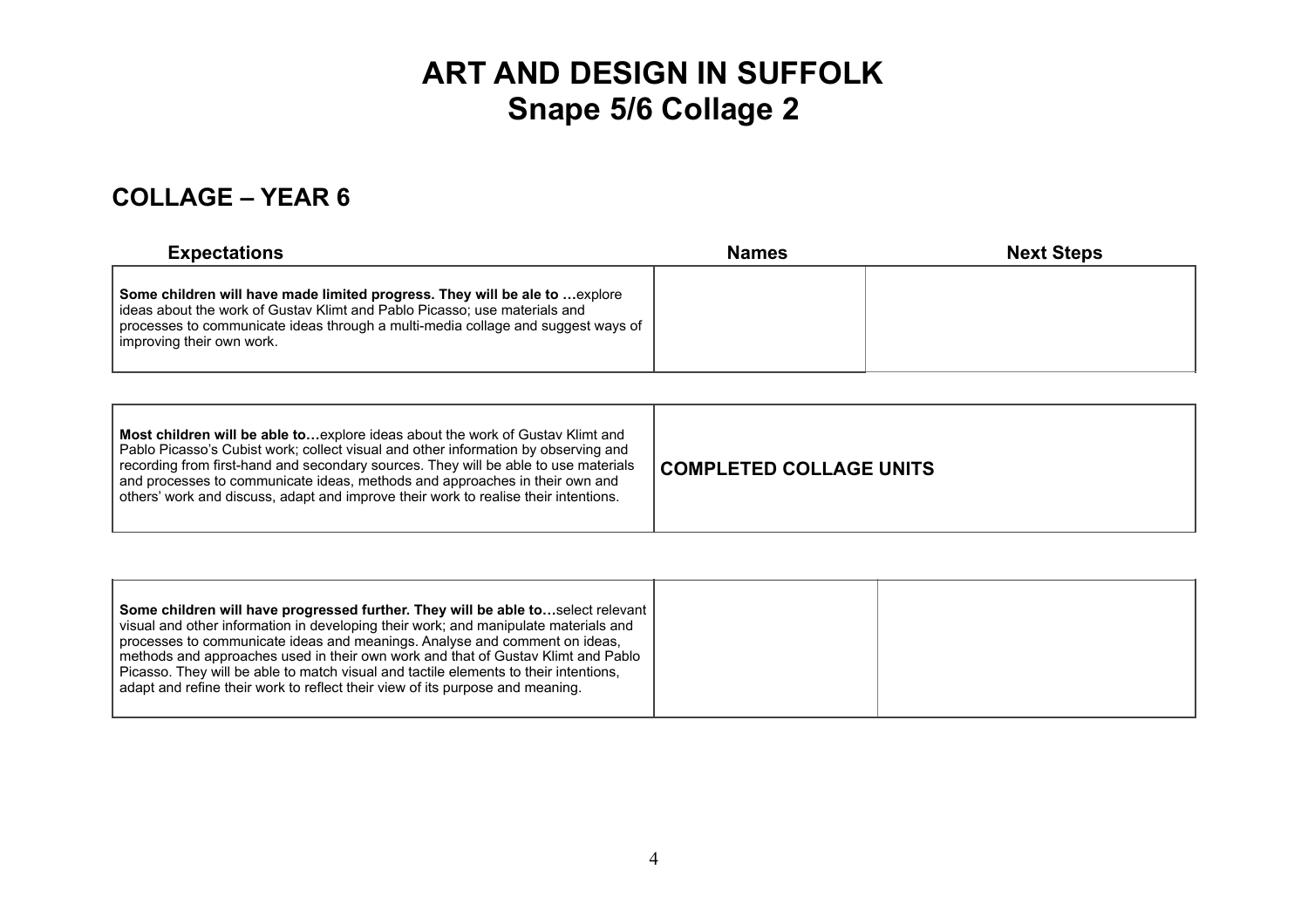



Responses to the work of Gustav Klimt.

Sketchbook responses to the images of Gustav Klimt.





display. Collaged response to the figurative work of Pablo Picasso.

Class<br>display.

5